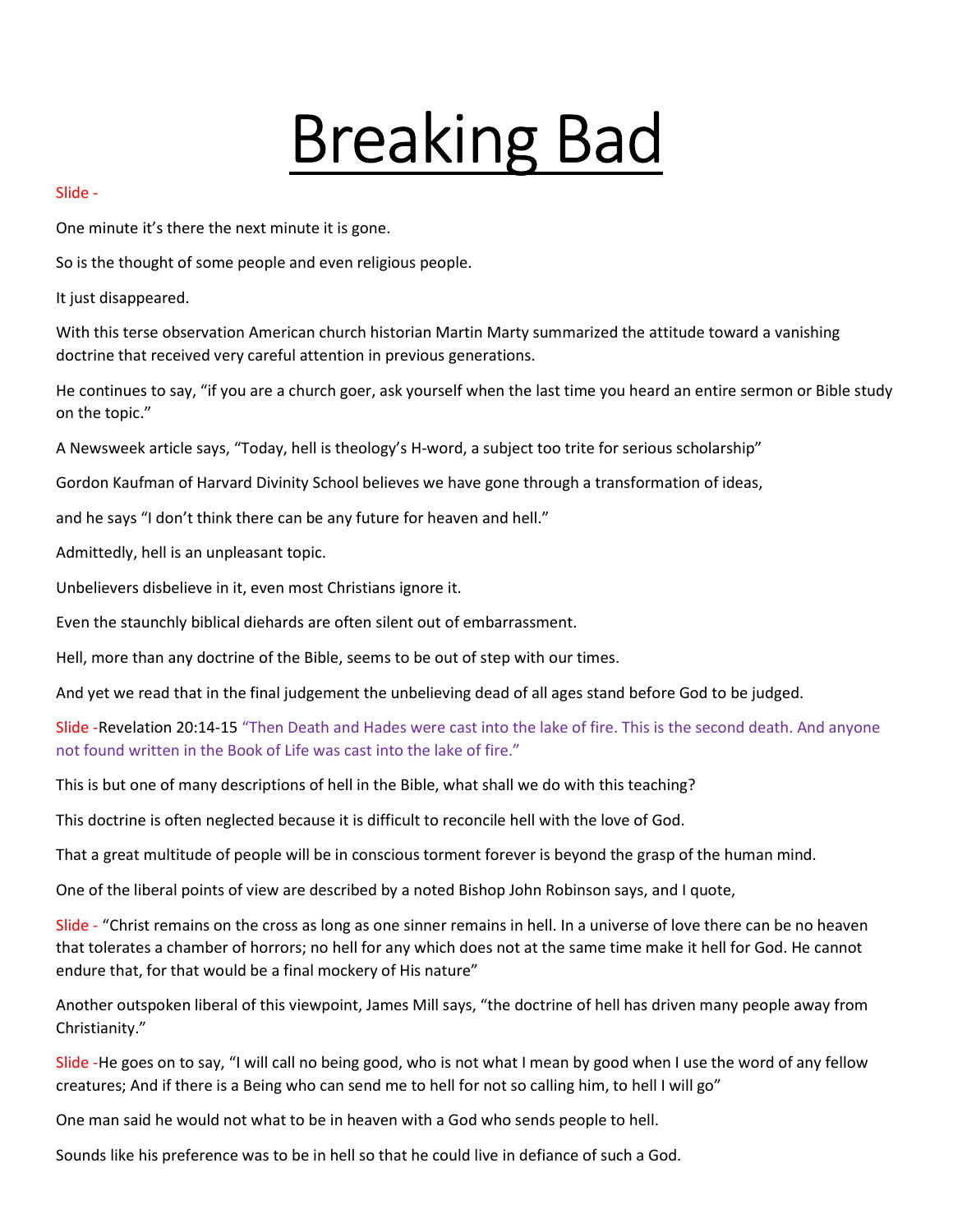To put it simply, to us the punishment of hell does not fit the crime.

Yes, all mankind does some evil and a few do great evils, but nothing that anyone has ever done can justify eternal torment.

And think of all the millions of good people will be in hell simply because they have not heard of Christ.

It's like capital punishment for a traffic violation.

Thus, millions of westerners believe in some kind of afterlife, but it is one of bliss, not misery.

The genuine fear of suffering in hell has vanished from the mainstream of western thought.

Few, if any, give prolonged thought to the prospect that some people will be in hell.

Fewer yet believe they themselves will be among that unfortunate number.

There are a couple of alternative teachings and theories.

One takes the hell out of forever and the other takes the forever out of hell.

#### Slide -Universalism is the name given to the belief that eventually all mankind will arrive safely to heaven.

Since Christ dies for all people without exception, it follows, they say, that all will be eventually saved.

God will overcome any remnant of evil, and all rational creatures will eventually be redeemed.

There are a couple of verse they like to use to sustain their teachings.

Slide -Ephesians 1:10 "that in the dispensation of the fullness of the times He might gather together in one all things in Christ, both which are in heaven and which are on earth—in Him."

Slide -And it is God's intention to Colossians 1:20, "and by Him to reconcile all things to Himself, by Him, whether things on earth or things in heaven, having made peace through the blood of His cross."

The implication we are told is that everyone will eventually be brought into the family of God.

Unfortunately, this attractive interpretation has a serious weakness.

If their interpretation were correct, then Satan would also have to be redeemed, that is, reconciled to God.

Yet Christ did not die for the angels

Slide -Hebrews 2:16 "For indeed He does not give aid to angels, but He does give aid to the seed of Abraham."

Therefore, God would have no just grounds to pardon him, even if he repented.

What is more, the Scriptures explicitly teach the he along with the beast and the false prophet shall be;

Slide -Revelation 20:10 "cast into the lake of fire and brimstone where the beast and the false prophet are. And they will be tormented day and night forever and ever."

Yes, everything will be summed up in Christ.

That means that all things will be brought under Christ's direct authority.

Christ has completed everything necessary to fulfill God's plan of salvation.

Slide -The final death blow to universalism is in Matthew 12:32 "Anyone who speaks a word against the Son of Man, it will be forgiven him; but whoever speaks against the Holy Spirit, it will not be forgiven him, either in this age or in the age to come."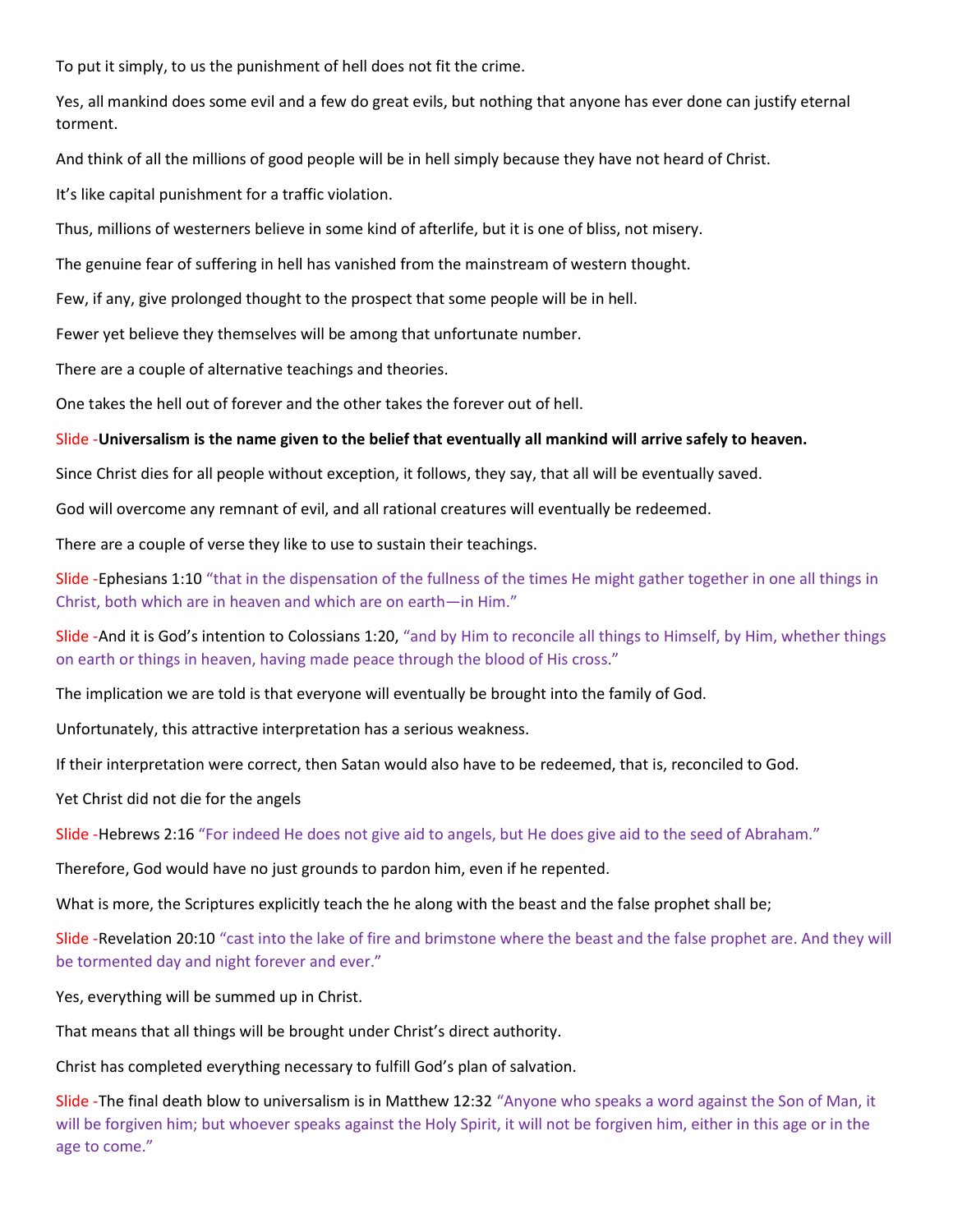Christ is speaking of the unpardonable sin.

Slide -In Mark 3:29 "but he who blasphemes against the Holy Spirit never has forgiveness, but is subject to eternal condemnation"

This indicates it begins in this age and is carried on for all eternity without hope of reversal.

How could those who have committed this sin be reconciled to God when the Scripture clearly says they shall never be forgiven?

Universalism has never been widely accepted by those who take the Scriptures seriously.

Obviously if Universalism teaching is true, there would be no pressing reason to fulfill the great commission.

There would be no reason to urge unbelievers to accept Christ in this life.

And now we come to the belief or theory that attempts to take the hell out of forever.

# Slide -Conditional immortality, contents that not all will be saved, but neither will there be any conscious torment forever.

God resurrects the wicked to judge them, then they are thrown into the fire and consumed.

The righteous are granted eternal life and the unbelievers are granted eternal death, hell is annihilation.

One of their out spoken, Roger Pinnock of McMaster University ask;

Slide - "How can one image for a moment that God who gave His Son to die on the cross, would install a torture chamber somewhere in His creation in order to subject those who reject Him in everlasting pain?"

He believes the fire of God consumes the lost.

Thus, God does not raise the wicked to torture them but rather to declare judgement on them and condemn them to extinction.

Slide -His reasoning comes from Matthew 10:28 "And do not fear those who kill the body but cannot kill the soul. But rather fear Him who is able to destroy both soul and body in hell."

He and they assume hell is the annihilation.

Unfortunately, the Greek word for destroy does not mean to annihilate but to be delivered to eternal misery.

Slide -Jesus spells this out in Matthew 25:46 "And these will go away into everlasting punishment, but the righteous into eternal life."

Since the same word eternal describes both the destiny of the righteous and the wicked,

It seems clear that Christ taught that both groups will exist forever, just in different places.

The same eternal fire that Satan and his hosts experience will be the lot of unbelievers.

Daniel 12:2 supports the eternal conscious existence of unbelievers and believers;

Slide - "And many of those who sleep in the dust of the earth shall awake, Some to everlasting life, Some to shame and everlasting contempt."

The wicked will experience shame and contempt for as long as the righteous experience bliss.

Finally, the occupants of hell are clearly said to experience eternal misery.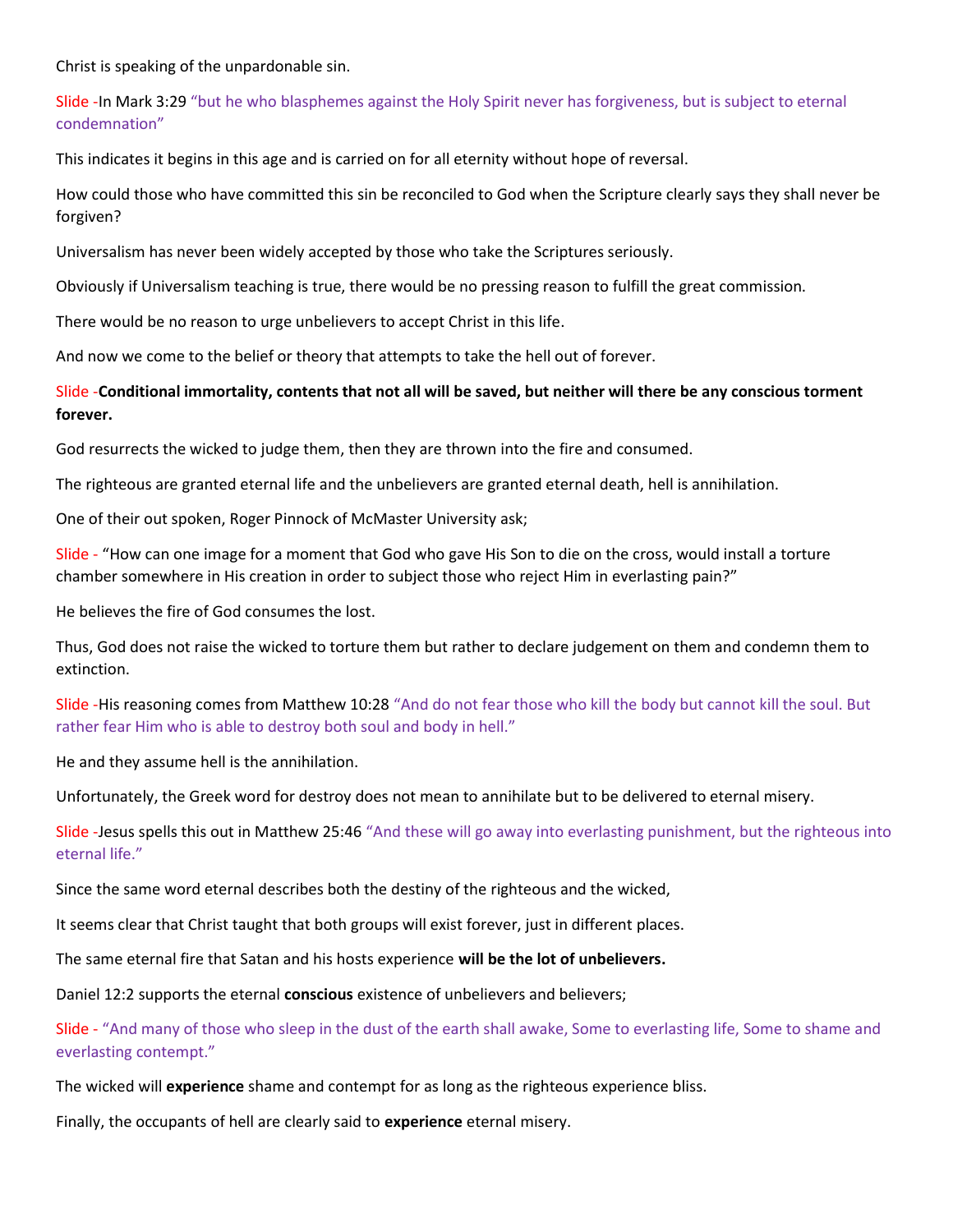Slide -Revelation 14:9-11 "If anyone worships the beast and his image, and receives his mark on his forehead or on his hand, he himself shall also drink of the wine of the wrath of God, which is poured out full strength into the cup of His indignation. He shall be tormented with fire and brimstone in the presence of the holy angels and in the presence of the Lamb.

Slide -And the smoke of their torment ascends forever and ever; and they have no rest day or night, who worship the beast and his image, and whoever receives the mark of his name."

Notice that the fire does not annihilate the wicked but torments them.

There will be no periods of rest during which the wicked are unconscious of torment.

They will never slip into peaceful nonexistence.

In Revelation 20 we have a similar scene which I already read to you.

Slide -Revelation 20:10 "The devil, who deceived them, was cast into the lake of fire and brimstone where the beast and the false prophet are. And they will be tormented day and night forever and ever."

Hence the teachings of universalism and annihilationism come to their deceptive end.

Eternal conscious torment is clearly taught.

Let bring to light what Jesus taught in the Rich Man and Lazarus, where He pulls back the curtain to show us a glimpse of the afterlife.

Slide -Luke 16:23-26 "And being in torments in Hades, he lifted up his eyes and saw Abraham afar off, and Lazarus in his bosom.24 "Then he cried and said, 'Father Abraham, have mercy on me, and send Lazarus that he may dip the tip of his finger in water and cool my tongue; for I am tormented in this flame.'

Slide -25 But Abraham said, 'Son, remember that in your lifetime you received your good things, and likewise Lazarus evil things; but now he is comforted and you are tormented.

Slide -26 And besides all this, between us and you there is a great gulf fixed, so that those who want to pass from here to you cannot, nor can those from there pass to us.'

#### Slide -First note the man in hades was fully conscious immediately after death.

Memory, speaking, pain, all of these were a part of his experience.

So, while his family is gathered around in some sort of memorial service for the rich man,

The one whose memory was respectfully honored was in pain, he had smoldering needs that were unmet.

He had inflamed desires that were neither satisfied nor quenched.

#### Slide -Second, the enteral destiny of this man was irrevocably fixed.

Whereas the relatives on earth can leave the memorial ceremony and go out to dinner or go home,

In hades he is confined, without the possibility of escape.

## Slide -There is a quote that goes like this "Once we have passed through the door of death, we can't pick up our suitcase and move out because we don't like the accommodations"

He had an overwhelming realization that his destiny was irrevocably fixed.

And as we shall see, in the future his predicament will yet become worse, never better.

Slide -Third, this man knew himself well enough to know that what he was experiencing was fair and just.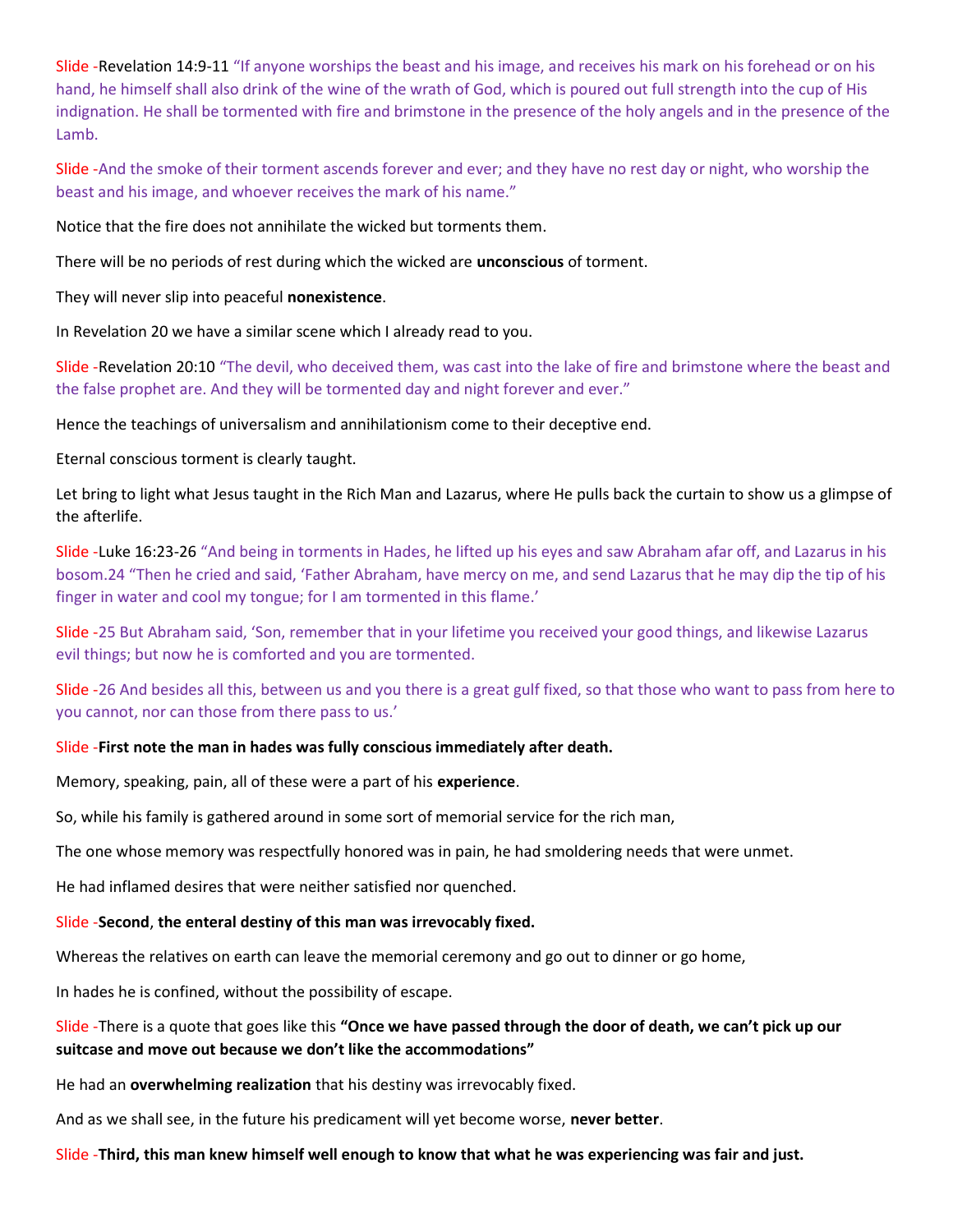In hades his entire life was present to him, his transfer into the nether world did not diminish, but only heightened, his self-awareness.

Slide -In verse 27 we read, "Then he said, 'I beg you therefore, father, that you would send him to my father's house, for I have five brothers, that he may testify to them, lest they also come to this place of torment.'

We have reason to think that this man believed that what was happening to him was just for two reasons;

### Slide -First, he says nothing about how unfair it is to him to be there.

He complains about the pain, but he does not complain about injustice.

## Slide -Second, he knew exactly what his brothers would have to do if they were to avoid his own fate.

If they would repent, they would be kept from joining him in misery.

Slide -Hence verses Luke 16:29-31 "Abraham said to him, 'They have Moses and the prophets; let them hear them.' 30 And he said, 'No, father Abraham; but if one goes to them from the dead, they will repent.' 31 But he said to him, 'If they do not hear Moses and the prophets, neither will they be persuaded though one rise from the dead.' "

How true! When Christ told this story, He had not yet been put to death and resurrected.

Yet He taught that His resurrection was the only sign that he would give to the world.

But today, even though the evidence for His resurrection is overwhelming, many men and women still do not believe.

Unforgiven sin, the rich man knew, led quite logically to a place of agony.

Slide -With heightened perception and a better understanding, he could see that his relationship with God should have been his highest priority.

# Slide -Fourth, let us not forget that the rich man was not yet in hell, but in hades.

# Slide -2 Peter 2:9 "then the Lord knows how to deliver the godly out of temptations and to reserve the unjust under punishment for the day of judgment"

The tense of the verb attests that the punishment is ongoing, though the final judgement is yet future.

There is no other honest interpretation of these passages.

For humans the root of the debate is the question whether hell is fair and just.

Some say it is difficult enough to explain evil to the unbelieving world without having to explain hell too.

Some believe that sensitive Christians, cannot believe in eternal conscious punishment.

To us humans, everlasting punishment is disproportionate to the offense committed.

# Slide -First off, is the problem with the word everlasting. As I stated before is beyond the grasp of the human mind.

# Slide -Secondly, to us the purpose of punishment, we are told, is always redemptive.

Rehabilitation is the goal of all prison sentences.

The concept of a place where there will be endless punishment without any possibility of parole or reform is foreign to us and therefore unjust.

To some God appears cruel, unjust, sadistic and vindictive.

### Slide -Thirdly, and most notably, we are sinners living in a sinful world.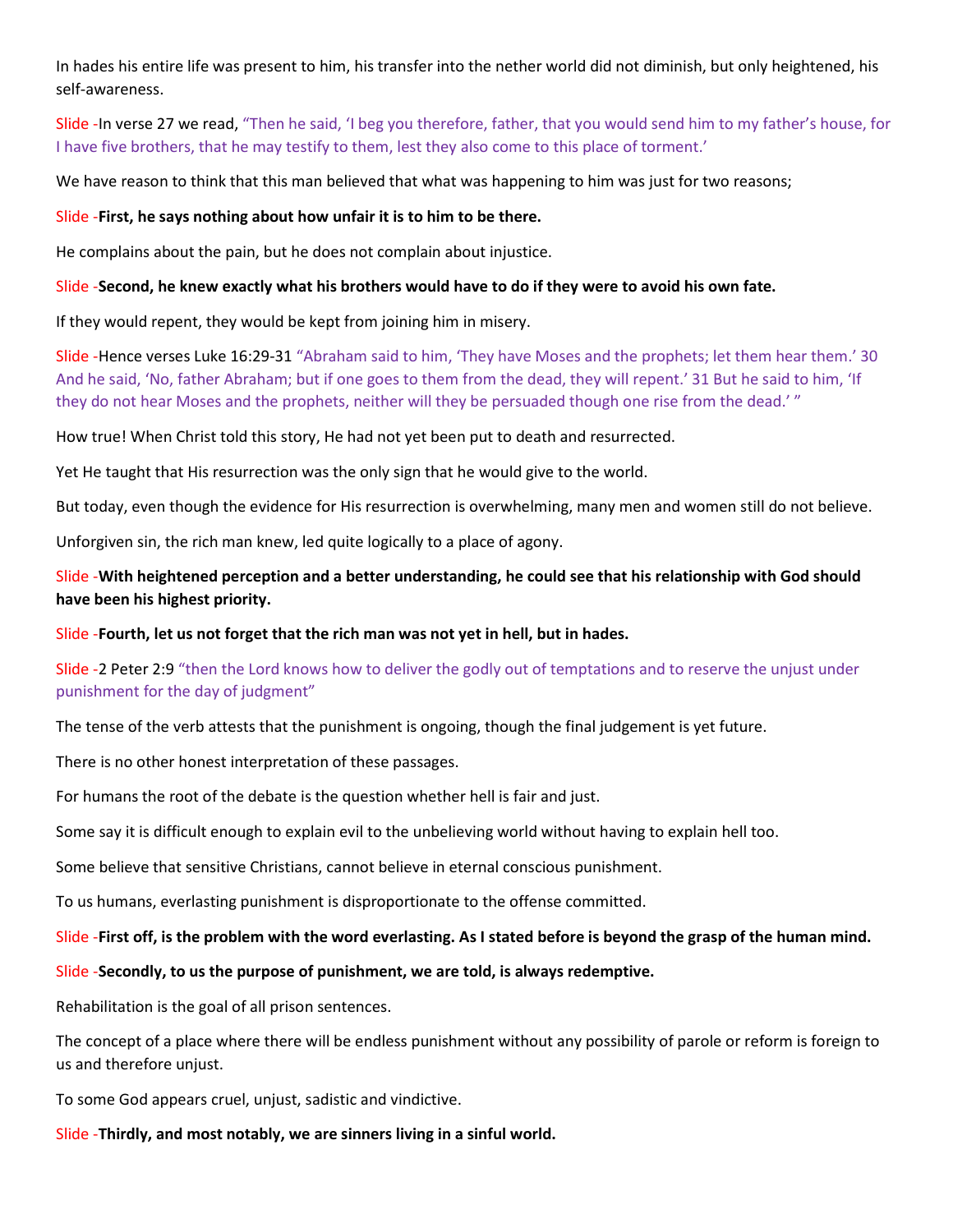Sin is all around us, we are swimming in it. People are just going along with the stream of sin.

Humans are creatures of habit and some of those habits are sinful.

Some of these habits bring us joy and pleasure and some just bring us comfort. That's why they are a habit.

So why rock the boat?

But we must confess that we do not know exactly how bad we are?

Slide -Isaiah 64:6 "But we are all like an unclean thing, And all our righteousnesses are like filthy rags; We all fade as a leaf, And our iniquities, like the wind, Have taken us away."

Then on top of that we do not know exactly how much punishment is enough for those who have sinned against God.

I say those, but is there anyone here who has not sinned against God? I know I have.

We may think we know what God is like, but we see though a glass darkly.

Slide -A quote from Jonathan Edwards, "the reason we find hell so offensive is because of our insensitivity to sin"

What if, from God's viewpoint, the greatness of sin is determined by the greatness of the One against whom it is committed?

Then the guilt of the sin is infinite because it is a violation of the character of an infinite Being.

What if, in the nature of God, it is deemed that such infinite sins deserve infinite penalty?

A penalty which no one can repay.

We must realize that God does not choose the attributes He possesses.

Because He has existed from all eternity, His attributes were already determined from eternity past.

If God had not possessed love and mercy throughout all eternity,

We might have been created by a malicious and cruel being who delighted in watching His creatures suffer perpetual torment.

Fortunately, that is not the case.

The Scriptures tell of the love and mercy of God; He does not delight in the death of the wicked.

But it also has much to say about His justice and the fact that even the wicked in hell will glorify Him.

To put it clearly, we must accept God as He is revealed in the Bible, whether He suites our preferences or not.

It sounds absurd to me to be extreme and say "I don't want to be in heaven with a God who sends people to hell I would rather go to hell and defy Him."

# I can't exaggerate the foolishness of those who think they can oppose God to their own satisfaction or to His detriment.

In Psalm 2 we read that God sits in the heavens and laughs at those who think they can defy Him.

Even as we look at the world today, we should not be surprised that God allows multitudes to live in eternal misery.

Think of the vast amount of suffering (preventable suffering if you please) that God has allowed on this earth.

An earthquake in Mexico kills 20,000, a tidal wave in Japan kills 50,000, and famines world wide cause 20,000 deaths every single day.